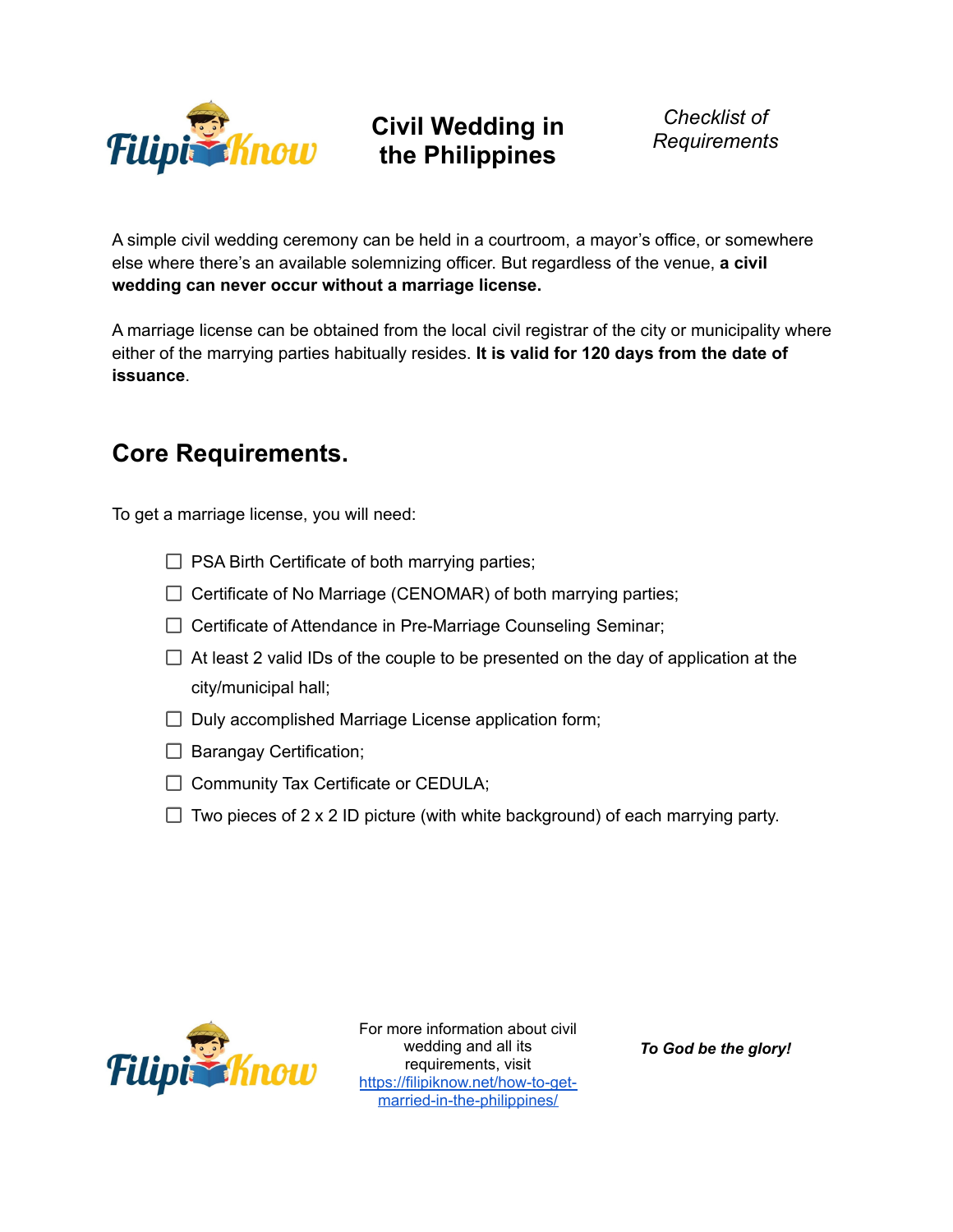

**Civil Wedding in the Philippines**

*Checklist of Requirements*

**Additional requirement if the applicant is 18 - 20 years old.**

□ Notarized Affidavit of Parental Consent to [Marriage](https://filipiknow.net/parental-consent-for-marriage-philippines/)

### **Additional requirement if the applicant is 21 - 25 years old.**

□ Notarized Affidavit of Parental Advice to [Marriage](https://filipiknow.net/parental-advice-for-marriage-philippines/)

#### **Additional requirements if the applicant is widowed.**

- $\Box$  Marriage Contract or Report of Marriage to Deceased Spouse issued by the PSA (original with 1 photocopy)
- $\Box$  Death Certificate of the deceased spouse

### **Additional requirements if the applicant is annulled.**

- *Certificate of Finality of Annulment* from the Court (1 original and 2 photocopies)
- *Certificate of Registration* from the Local Civil Registrar for the registration of the annulment papers (1 original and 2 photocopies).



For more information about civil wedding and all its requirements, visit [https://filipiknow.net/how-to-get](https://filipiknow.net/how-to-get-married-in-the-philippines/)[married-in-the-philippines/](https://filipiknow.net/how-to-get-married-in-the-philippines/)

*To God be the glory!*